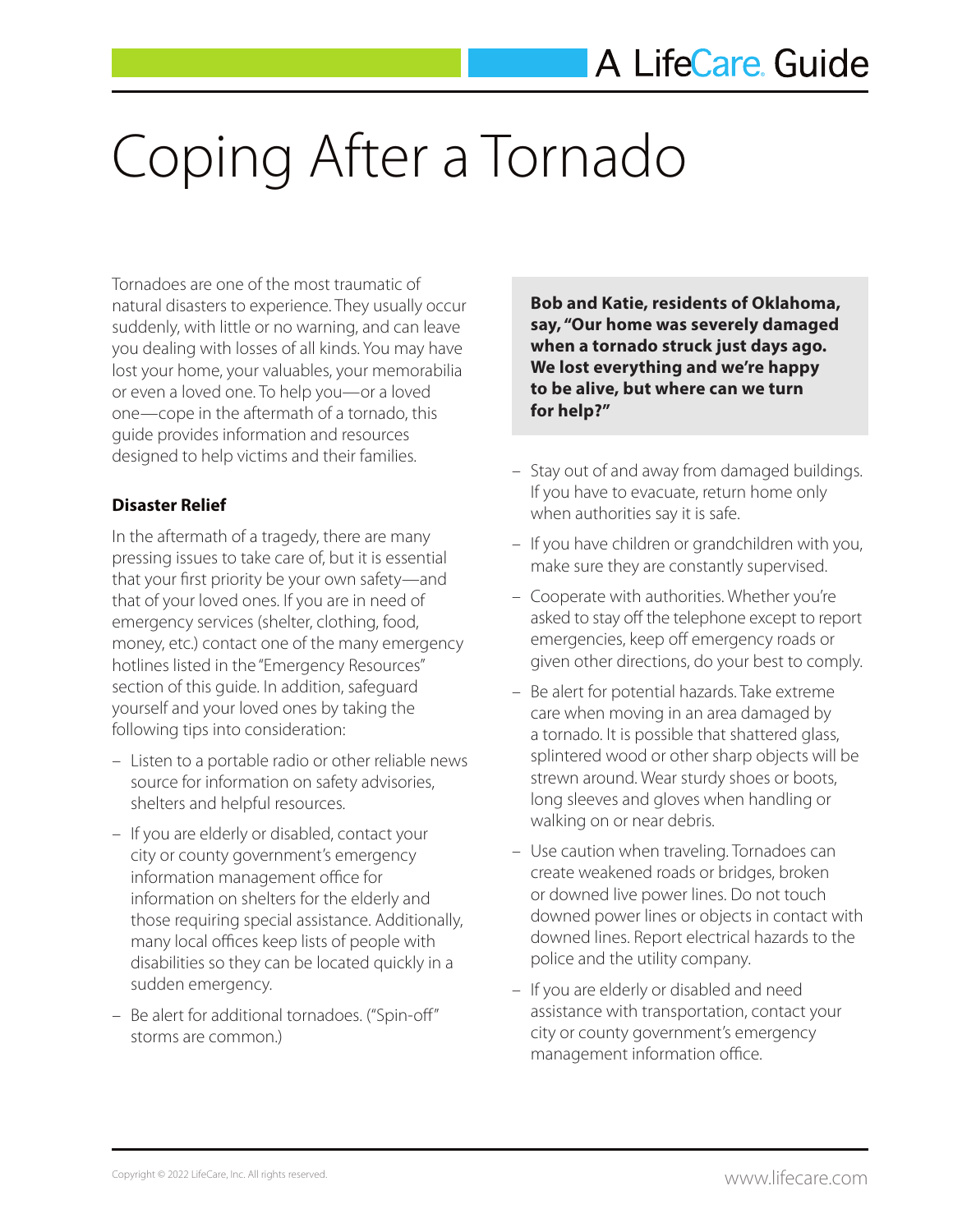- Be cautious with food. When electricity is out, refrigerated foods can spoil quickly; throw out any food that is questionable. Frozen foods will typically last in a closed freezer for several days.
- Be cautious with drinking water. Tornadoes can cause contamination to local reservoirs. Radio reports will typically notify residents if your water is safe to drink. Try to drink bottled water until you know for sure. On average, you need one gallon of water per person per day. (*Tip*—you can obtain safe water by melting ice cubes.)
- Use battery-powered lanterns, if possible, rather than candles to light homes without electrical power. If you use candles, make sure they are in safe holders away from curtains, paper, wood or other flammable items. Never leave a candle burning when you are out of the room.
- Never use generators, pressure washers, grills, camp stoves or other gasoline, propane, natural gas or charcoal-burning devices inside your home, basement, garage or camper—or even outside near an open window, door or vent. Carbon monoxide (CO)—an odorless, colorless gas that can cause sudden illness and death if you breathe it—from these sources can build up in your home, garage or camper and poison the people and animals inside. Seek prompt medical attention if you suspect CO poisoning and are feeling dizzy, light-headed or nauseated.

# **Caring for Yourself**

Disasters such as this can result in extreme emotions including stress, helplessness, fear, irritability, anger and depression. You may also suffer from nightmares, shock, loss of appetite and the inability to concentrate. All of these reactions and feelings are normal; but if you do not address them, you can jeopardize your health. If you or a loved one are unable to cope, do not hesitate to get help. Many temporary shelters offer free counseling services to victims—or referrals to professionals who can provide further assistance. Also, check the "Emergency Resources" section at the end of this guide for more resources.

#### In addition, consider the following tips:

- Learn to pay attention to your feelings and respond to your needs—even if you just need time alone to cry.
- Have realistic expectations and goals, and be patient with yourself.
- Reach out to supportive friends and family for comfort and guidance.
- Be patient and give yourself plenty of time to recover and rest.
- Try to maintain a nutritious diet to keep your energy up.
- Focus on your breathing—deep, slow breaths will help calm you.
- Join a support group. You can find support groups through your doctor, listed in your local newspaper or through local Red Cross chapters.
- If you work, check with your employer, as they may offer benefits to assist with natural disasters, stress, and more.

If you are elderly or have special needs, you may require additional help and coping skills. Rely on trusted friends or neighbors for support or seek help from health care workers, professionals or city management emergency workers.

#### **What To Do If Your Home Is Damaged or Destroyed**

When assessing the damage to your home, use extreme caution. Watch for hidden dangers: falling structures, sharp metal, fires and other potential hazards. The following tips may help:

- Wear sturdy shoes or boots, long sleeves and gloves.
- Learn proper safety procedures and operating instructions before operating any gas-powered or electric-powered saws or tools.
- Be aware of possible structural, electrical or gas-leak hazards in your home. Contact your local city or county building inspectors for information on structural safety codes and standards. They may also offer suggestions on finding a qualified contractor to do work for you.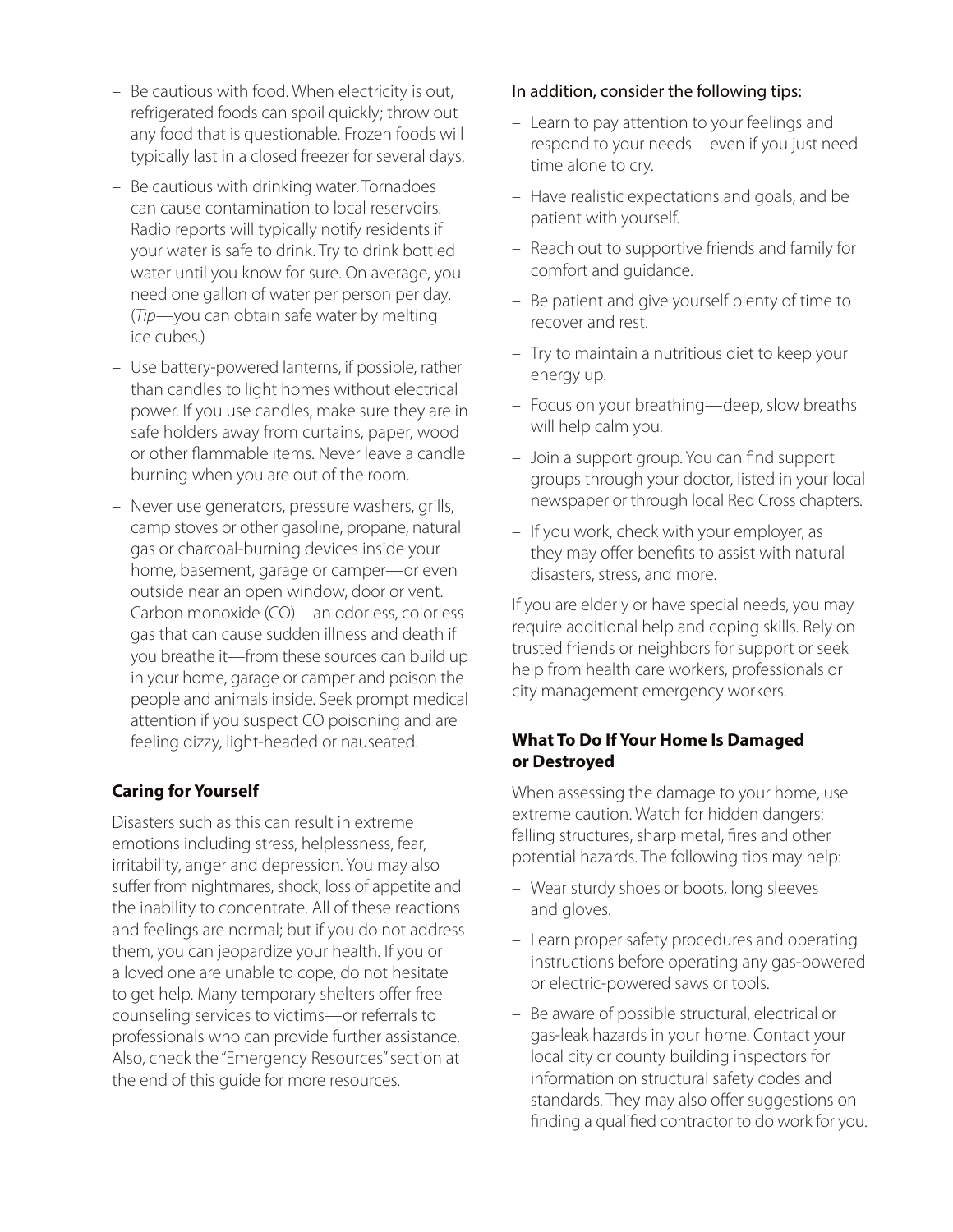- In general, if you suspect any damage to your home, shut off electrical power, natural gas and propane tanks to avoid fire, electrocution or explosions.
- If you smell gas or hear a blowing or hissing noise, you may have a gas leak. Do not turn on the lights, light matches, smoke or do anything that could cause a spark. Open a window and quickly leave. Turn off the gas at the outside main valve, if possible. Notify the gas company, the police or fire departments, or State Fire Marshal's office. Do not return to your house until you are told it is safe to do so.. *Note*—If you turn off the gas, it must be turned back on by a professional.
- If it is dark when you are inspecting your home, use a flashlight rather than a candle or torch to avoid the risk of fire or explosion in a damaged home.
- Clean up spilled medicines, bleaches, gasoline or other flammable liquids immediately.
- If you see sparks or broken or frayed wires, or if you smell hot insulation, call an electrician. You may need to turn off the electricity at the main fuse box or circuit breaker; however, if there is a lot of water on the ground, this may be hazardous, so have an electrician do it for you.
- If you suspect sewage lines are damaged, avoid using toilets and call a plumber. If water pipes are damaged, contact the water company and avoid using water from the tap.
- Consider hiring a reliable contractor—but beware of frauds who prey on disaster victims. Your best bet is to get a reference from friends, neighbors or co-workers who have had home improvement work done. Get written estimates from several firms. Ask for explanations in price variations. Don't automatically choose the lowest bidder. Be sure to get a signed contract from any contractor you agree to work with.
- If you live in an assisted living facility or retirement facility, the director should advise you of any damage and what steps, if any, you will need to take.

#### **Home Owner's and Renter's Insurance**

If you have insurance, make a detailed list of the damages and contact your insurance representative as soon as possible. If you aren't able to call from home, tell your agent where you can be reached—and try to be patient. Where there is extensive and widespread damage, insurance representatives usually handle claims on an as-needed basis, beginning with the most serious situations.

Property insurance typically protects against the financial loss due to damages incurred to real and/or personal property, but policies vary, and many have exclusions. Therefore, it is important to read your policy carefully and contact your agent with specific questions about coverage or the claims process.

#### **If Your Home Is Damaged:**

- **Take pictures of the damage—both to the house and its contents—for insurance purposes.**
- **Make temporary repairs to prevent further damage from rain, wind or looting. If windows are broken, nail boards or staple-gun heavy plastic or tarps in their place.**
- **Keep all repair receipts for your insurance agent.**

#### **Helping Children Cope**

Natural disasters are stressful for everyone, but children may need extra help coping. A child's reaction will vary depending on his or her personality and age. Infants may become more irritable or fearful. Toddlers and preschoolers will probably feel frightened, insecure or helpless, and may display regressive behavior such as clinginess or separation anxiety. School-aged children may become preoccupied or fearful and experience stress-related physical symptoms such as headaches or stomachaches. And preteens and teenagers may feel invincible, display reckless behavior, withdraw, or become hostile.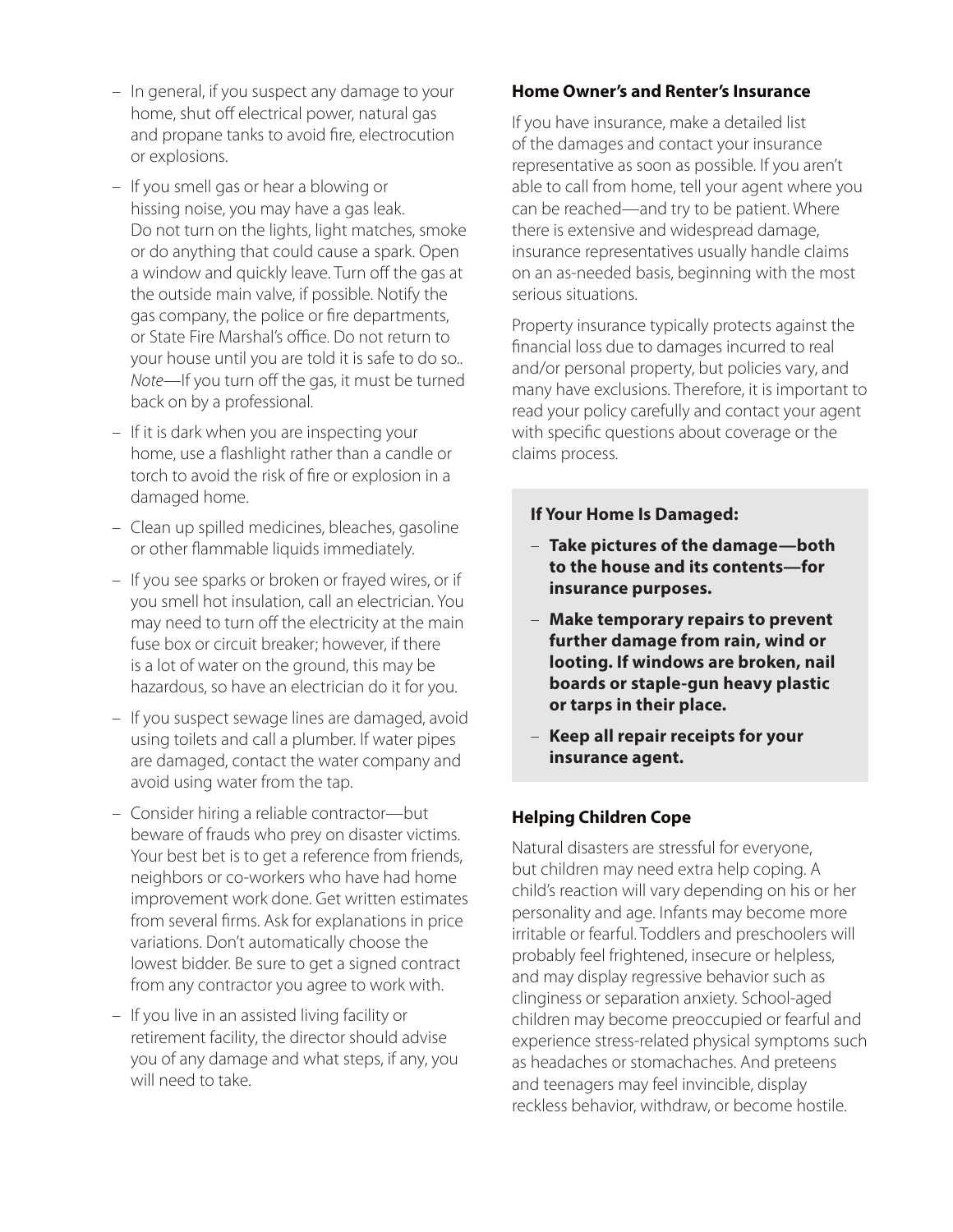Since children do not have the same coping skills as adults, they will need your love, support, guidance and reassurance.

The following tips may help you help children affected by a tornado:

- Answer any questions with simple, honest, accurate answers. If you don't know the answer, say that you will try to find out.
- Talk about your own fears and stresses so children understand, but do not unnecessarily scare them with too many details.
- Don't make false promises; instead, set realistic goals.
- Make time for children and pay extra attention to their needs.
- If you are in a shelter, reassure children that your situation will be temporary.
- Encourage children to play (in safe areas).
- Maintain regular routines if at all possible. For example, even in a shelter, you can still have a bedtime routine such as reading or story-telling before children go to sleep.

# **Safeguarding Yourself From Future Tornadoes**

To protect yourself, your loved ones and your home from future disasters, consider taking some proactive steps now. If you are rebuilding your home, check local building codes and ordinances to find out about wind-resistant designs and reinforced masonry work that may help reduce the damaging effects of tornadoes in the future. Consider the following safety tips to help protect yourself and your loved ones.

# Know the Plans

Learn about the risks, emergency plans and alert systems that have been established in your area by your state and local authorities.

# Know the Terms

Familiarize yourself with these terms to help identify a tornado hazard:

- **Tornado Watch**—Tornadoes are possible. Remain alert for approaching storms. Watch the sky and stay tuned to NOAA Weather Radio or commercial news outletsfor information.
- **Tornado Warning**—A tornado has been sighted or indicated by weather radar. Take shelter immediately.

# **During a Tornado**

If you are under a tornado warning, seek shelter immediately! Most injuries associated with high winds are from flying debris, so remember to protect your head.

# If you are in a structure (e.g. residence, small building, school, nursing home, hospital, factory, shopping center, high-rise building):

- Go to a pre-designated shelter area such as a safe room, basement, storm cellar, or the lowest building level. If there is no basement, go to the center of an interior room on the lowest level (closet, interior hallway) away from corners, windows, doors, and outside walls. Put as many walls as possible between you and the outside. Get under a sturdy table and use your arms to protect your head and neck.
- In a high-rise building, go to a small interior room or hallway on the lowest floor possible.
- Put on sturdy shoes.
- Do not open windows.
- If you are in a trailer or mobile home:
- Get out immediately and go to the lowest floor of a sturdy, nearby building or a storm shelter. Mobile homes, even if tied down, offer little protection from tornadoes.

# If you are outside with no shelter:

- Immediately get into a vehicle, buckle your seat belt and try to drive to the closest sturdy shelter.
- If your vehicle is hit by flying debris while you are driving, pull over and park.